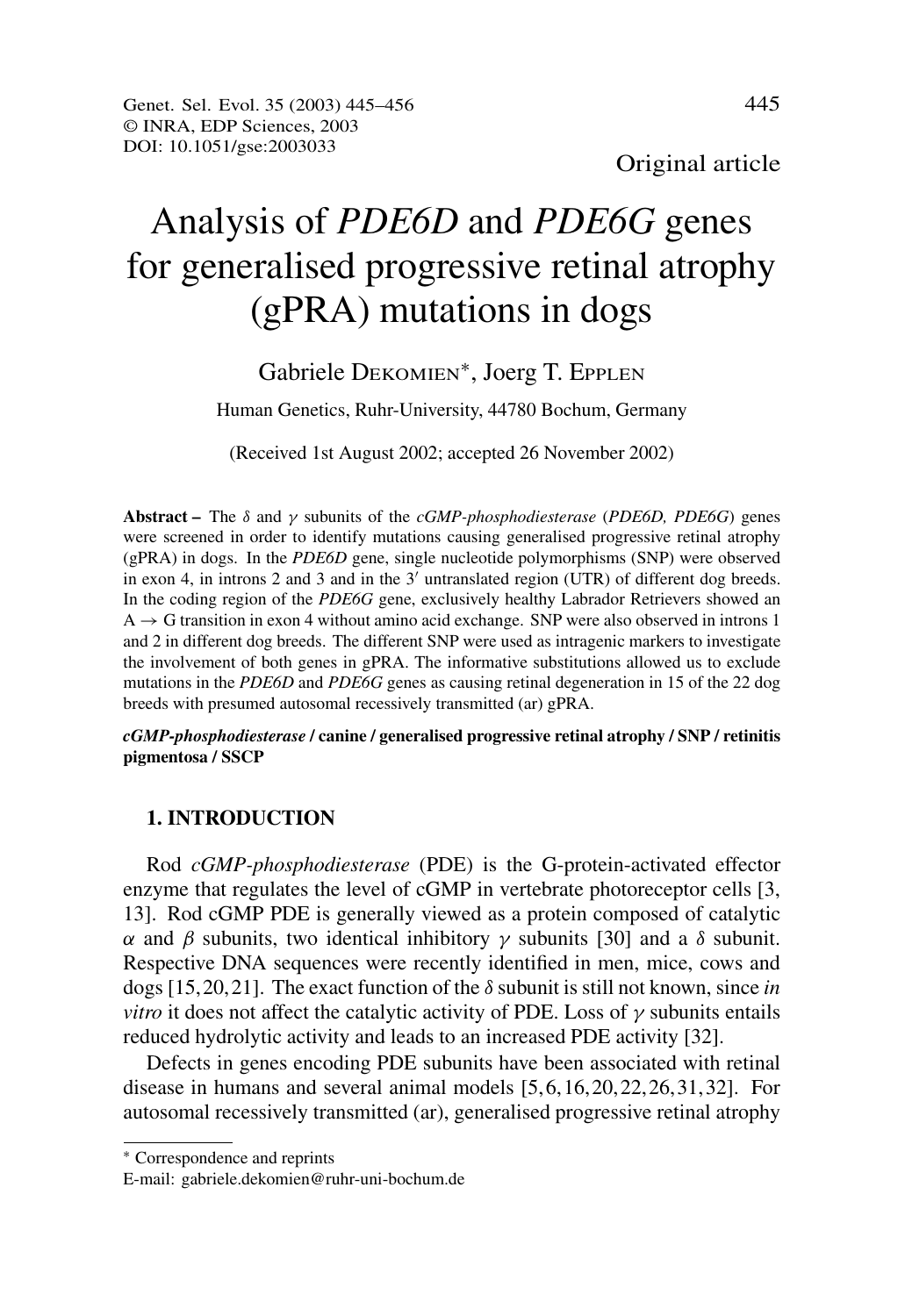(gPRA), the most common hereditary form in dogs, mutations have been identified in the *β* subunit of the PDE (*PDE6B*) gene in Irish Setters and Sloughis [12, 31] and in the  $\alpha$  subunit (*PDE6A*) gene in Cardigan Welsh Corgis [25].

Retinitis pigmentosa (RP) in man is the homologous disease to gPRA in dogs. Ar transmitted forms of RP have been mapped to the δ subunit (*PDE6D*; 2q35–36; RP26) and to the  $\gamma$  subunit genes in man (*PDE6G*; 17q25 RP17; RetNet: http://www.sph.uth.tmc.edu/Retnet/). On the basis of reciprocal chromosome painting the canine *PDE6D* gene is, therefore, predicted to map to CFA 25 [7] and the *PDE6G* gene to CFA 9 [36], the homologous chromosomal regions in dogs. These genes were recently excluded for rod-cone dysplasia 2 (*rcd*2) in collies [34], but mutations in these genes could cause gPRA in other breeds. Therefore, these genes were investigated as candidate genes for gPRA in 22 different breeds including gPRA affected dogs.

## **2. MATERIALS AND METHODS**

## **2.1. Animals**

The blood of 808 dogs from 22 different breeds including 114 gPRA-affected animals(see Tab. I) was received from the owners in cooperation with breeding organisations. The blood of most dogs was obtained from different regions of Germany. In addition, several Saarloos Wolfdogs (Sa), Schapendoes (SD), Sloughi (Sl) and Tibetan Terriers (TT) originated from the Netherlands (Sa, SD), Switzerland (Sl, TT), Sweden (Sl) and the USA (Sl). By observing the cases of PRA in the pedigrees, the breeders have assumed ar inheritance in the following breeds (personal communications): Australian Cattle Dog, Collie, Dachshund, Engl. Cocker Spaniel, Entlebuch Cattledog, Irish Setter, Labrador Retriever, Miniature Poodle, Saarloos Wolfdog, Schapendoes, Sloughi and Tibetan Terrier. Experienced veterinarians confirmed the gPRA status of affected and unaffected dogs by ophthalmoscopy.

### **2.2. Isolation of DNA and polymerase chain reaction (PCR)**

DNA was extracted from the peripheral blood according to standard protocols [23]. Genomic DNA from each affected dog as well as representative healthy dogs and obligatory carriers was screened for mutations. Parts of the *PDE6D* and *PDE6G* genes were amplified by PCR in a thermocycler (Biometra, Goettingen, Germany). PCR were performed in 96-well microtiter plates (Thermowell Costar Corning, NY). Each well contained 50 ng DNA in a 10 µL reaction volume 100 mM Tris (pH 8.3), 500 mM KCl, 1 U *Taq* Polymerase (Genecraft, Münster, Germany), 0.2 mM of each dNTP, 0.4 mM of each primer and varying concentrations of  $MgCl<sub>2</sub>$  (see Tab. II). For SSCP analysis, 0.06  $\mu$ L of  $\left[\alpha^{32}P\right]$  dCTP (10 mCi · mL<sup>-1</sup>) was included in the PCR.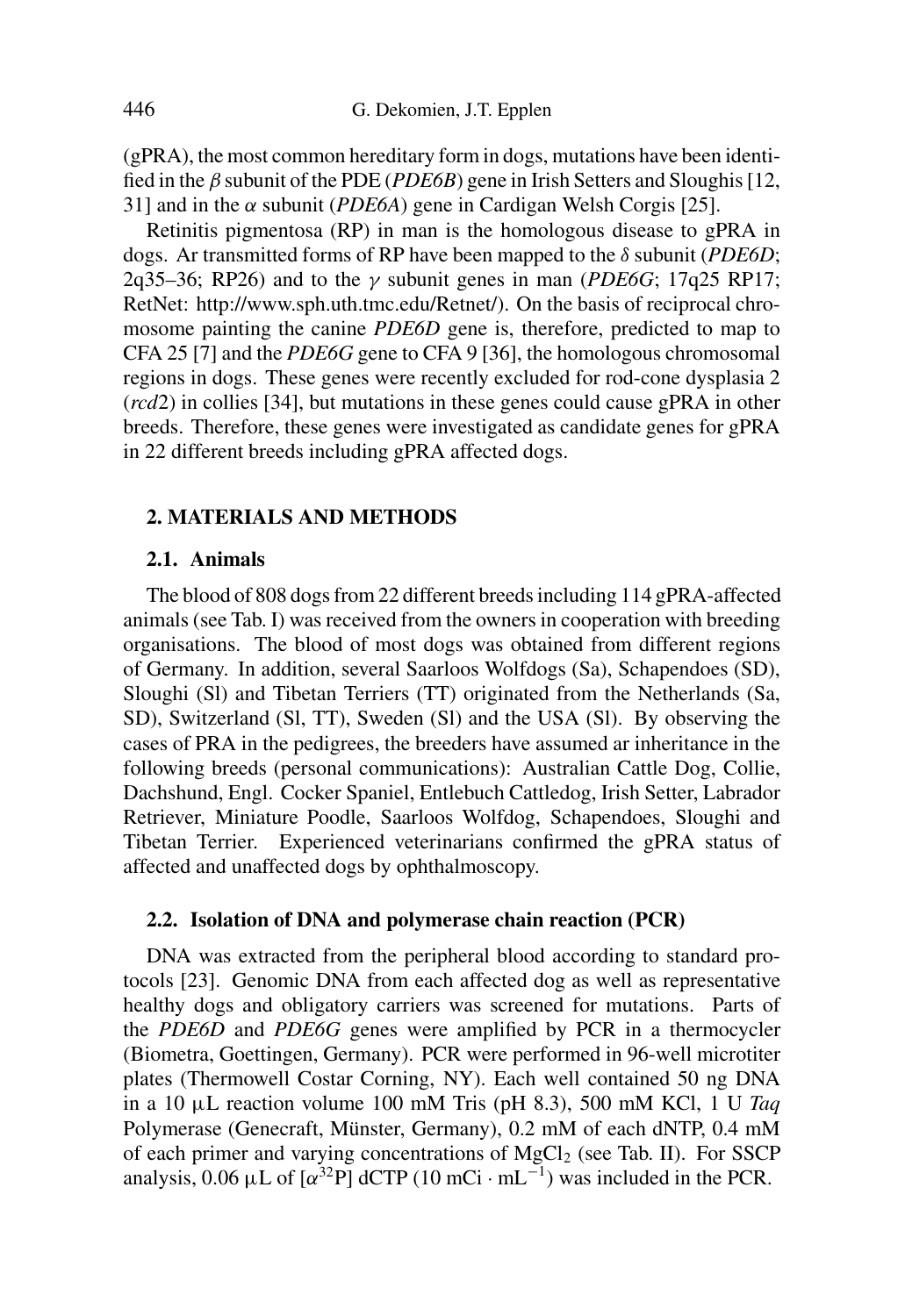| Breed (abbreviation)          | Number           | Diagnosis                                            | Onset                  | Age            |
|-------------------------------|------------------|------------------------------------------------------|------------------------|----------------|
|                               | of dogs          |                                                      | forms                  | distri-        |
|                               |                  |                                                      | of                     | bution         |
|                               |                  |                                                      | gPRA                   | $(year)^f$     |
| Australian Cattle Dog (AC)    | $\overline{2}$   | gPRA-affected                                        | late <sup>a</sup>      | 10             |
|                               | 19               | normal                                               |                        | $2 - 4$        |
| Pyrenean Sheepdog (BDP)       | $\mathbf{1}$     | gPRA-affected mid-onset <sup>b</sup>                 |                        | 5              |
|                               | 42               | normal                                               |                        | $1 - 10$       |
| Bernese Mountain Dog (BMD)    | $\mathbf{1}$     | gPRA-affected late <sup>b</sup>                      |                        | 10             |
| Bolognese (Bo)                | $\mathbf{1}$     | gPRA-affected late <sup>b</sup>                      |                        | 9              |
| Collie (Co)                   | 3                | gPRA-affected early <sup>cd</sup>                    |                        | $4 - 8$        |
|                               | 1                | normal                                               |                        | 8              |
| Dachshund (wire; D)           | 20               | gPRA-affected variable <sup>b</sup>                  |                        | $1 - 13$       |
|                               | 49               | normal                                               |                        | $6 - 13$       |
| English Cocker Spaniel (ECS)  | 6                | gPRA-affected late <sup>cd</sup>                     |                        | $3 - 11$       |
|                               | 6                | normal                                               |                        | $6 - 14$       |
| Entlebuch Cattledog (EC)      | 17               | gPRA-affected late <sup>e</sup>                      |                        | $5 - 13$       |
|                               | 10               | normal                                               |                        | $1 - 7$        |
| Golden Retriever (GR)         | $\mathfrak{2}$   | gPRA-affected late <sup>b</sup>                      |                        | $5 - 10$       |
|                               | 8                | normal                                               |                        | $3 - 6$        |
| Irish Setter (IRS)            | $\overline{2}$   | gPRA-affected early <sup>cd</sup> /late <sup>b</sup> |                        | $0.6 - 7$      |
|                               | $\mathbf{1}$     | normal                                               |                        | $3 - 13$       |
| Labrador Retriever (LR)       | 5                | gPRA-affected late <sup>cd</sup>                     |                        | $8 - 12$       |
|                               | 139              | normal                                               |                        | $3 - 13$       |
| Miniature Poodle (MP)         | 28               | gPRA-affected late <sup>cd</sup>                     |                        | $5 - 12$       |
|                               | 15               | normal                                               |                        | $1 - 12$       |
| Newfoundland (NF)             | $\mathbf{1}$     | gPRA-affected                                        | mid-onset <sup>b</sup> | 3              |
| Polish Lowland Sheepdog (PON) | $\mathbf{1}$     | gPRA-affected                                        | late <sup>b</sup>      | 9              |
| Rottweiler (Ro)               | 1                | gPRA-affected                                        | late <sup>b</sup>      | 3              |
| Saarloos Wolfdog (Sa)         | $\overline{7}$   | gPRA-affected                                        | late <sup>b</sup>      | $7 - 9$        |
|                               | 118              | normal                                               |                        | $2 - 10$       |
| Scottish Terrier (ScT)        | $\mathbf{1}$     | gPRA-affected late <sup>b</sup>                      |                        | 6              |
| Schapendoes (SD)              | 3                | gPRA-affected early <sup>d</sup>                     |                        | $2 - 6$        |
|                               | $\boldsymbol{7}$ | normal                                               |                        | $3 - 6$        |
| Sloughi (Sl)                  | 5                | gPRA-affected mid-onset <sup>b</sup>                 |                        | $\overline{2}$ |
|                               | 183              | normal                                               |                        | $0.1 - 12$     |
| Tibetan Mastiff (TM)          | $\overline{c}$   | gPRA-affected                                        |                        |                |
|                               | 1                | normal                                               |                        |                |
| Tibetan Terrier (TT)          | 3                | gPRA-affected mid-onset <sup>cd</sup>                |                        | $7 - 8$        |
|                               | 93               | normal                                               |                        | $2 - 10$       |

**Table I.** Characteristics of dog breeds examined.

<sup>a</sup> [19]; <sup>b</sup> owners report/certificate of eye examination;  $\cdot$  classifications of the different onset forms of gPRA in the reviews ([9] and [24]);  $<sup>d</sup>$  online information among PRA</sup> Today (http://www.sheepdog.com/diseases/pra/clinical); <sup>e</sup> [29]; <sup>f</sup> at the time when blood was taken for DNA analysis.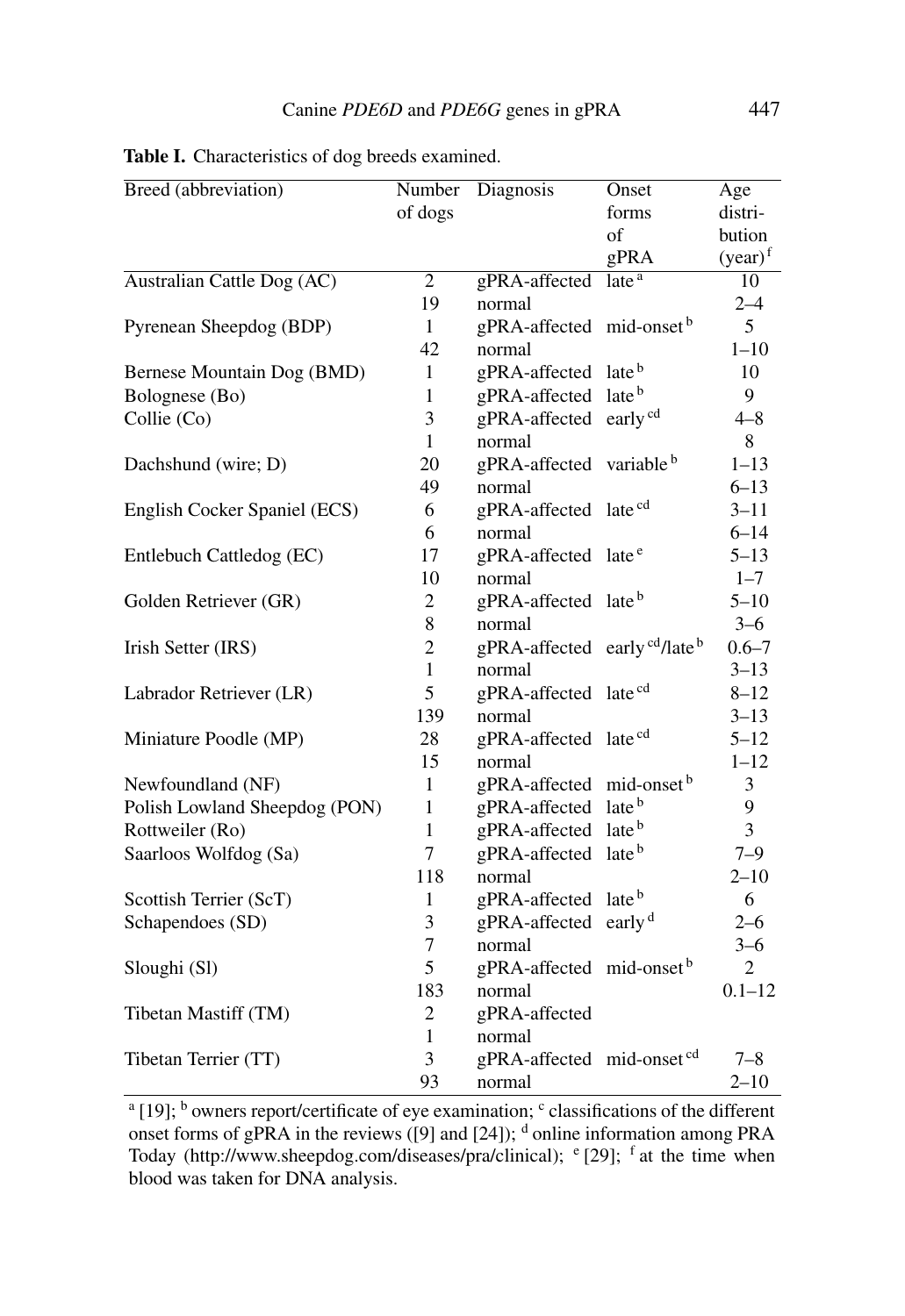| Table II. Primers and     |                            |                  | conditions for PCR amplification of the canine PDE6D and PDE6G genes for mutation screening. |                                                                     |                                 | (continued on the next page)                   |
|---------------------------|----------------------------|------------------|----------------------------------------------------------------------------------------------|---------------------------------------------------------------------|---------------------------------|------------------------------------------------|
| Primer                    | Location (bp) <sup>a</sup> |                  | reverse primer $(5' -3')$<br>Forward primer                                                  | ${ {\rm MgCl}_2\text{-}mM} ]$<br>conditions<br>$D^{\circ}CD$<br>PCR | amplicon<br>length<br>PCR<br>වි | Restriction<br>for SSCP<br>enzymes<br>analyses |
| PDE6D <sup>b</sup>        |                            |                  |                                                                                              |                                                                     |                                 |                                                |
| $\mathbb{E}$              | $5^{\prime} \mathrm{UTR}$  |                  | <b>CCGLCLCGGGCLCCCC</b>                                                                      | 55/1                                                                | 109                             | I                                              |
| 1a R                      | Exon                       | 109 <sup>d</sup> | ACAGITIGAAGCCTICAGG                                                                          |                                                                     |                                 |                                                |
| $1a-2$ F                  | Intron                     | 551              | <b>OKROKUDALIJKUDULULI</b>                                                                   | 54/1                                                                | 218                             | Гrы                                            |
| $E1-2R$                   | Exon <sup>2</sup>          | 768              | CACCAGGACAGACAAGTC                                                                           |                                                                     |                                 |                                                |
| $1\mathrm{b}\,\mathrm{F}$ | Exon?                      | 690              | AGAAATTGGATGAACCTCCG                                                                         | 59/1.5                                                              | 213                             | $_{XnnI}$                                      |
| 1R                        | $\mathbf 2$<br>Intron      | 901              | ACAACAACATGCTG                                                                               |                                                                     |                                 |                                                |
| $1-12$ F                  | Exon:                      | 1354             | CTGTAGCTATCTGTGACT                                                                           | 55/1                                                                | 190                             | Ddel                                           |
| E <sub>2</sub> R          | Intron                     | 1540             | CCTTCTAGGCATTGCCTTT                                                                          |                                                                     |                                 |                                                |
| E 2F                      | 3<br>Exon:                 | 1412             | AGCCCGTGTTCCCAAGAAAA                                                                         | 60/1                                                                | 907                             | $MnI + XnnI$                                   |
| E3R                       | 4<br>Exon <sup>4</sup>     | 2318             | ACGENACACACHEDU                                                                              |                                                                     |                                 |                                                |
| E3F                       | 4<br>Exon -                | 2210             | GAATGCTTCLETTCG                                                                              | 52/2                                                                | 249                             | XbaI                                           |
|                           | 4<br>Intron                | 2458             | <b>ACAGAAGTCAGTAACCT</b>                                                                     |                                                                     |                                 |                                                |
|                           | 4<br>Intron                | 4110             | <b>GUNDOODOKALULOU</b>                                                                       | 52/2 <sup>e</sup>                                                   | 674                             | MboII                                          |
|                           | Exon 5                     | 4783             | CATTATGTAATAATAATCAGTC                                                                       |                                                                     |                                 |                                                |

## 448 G. Dekomien, J.T . Epplen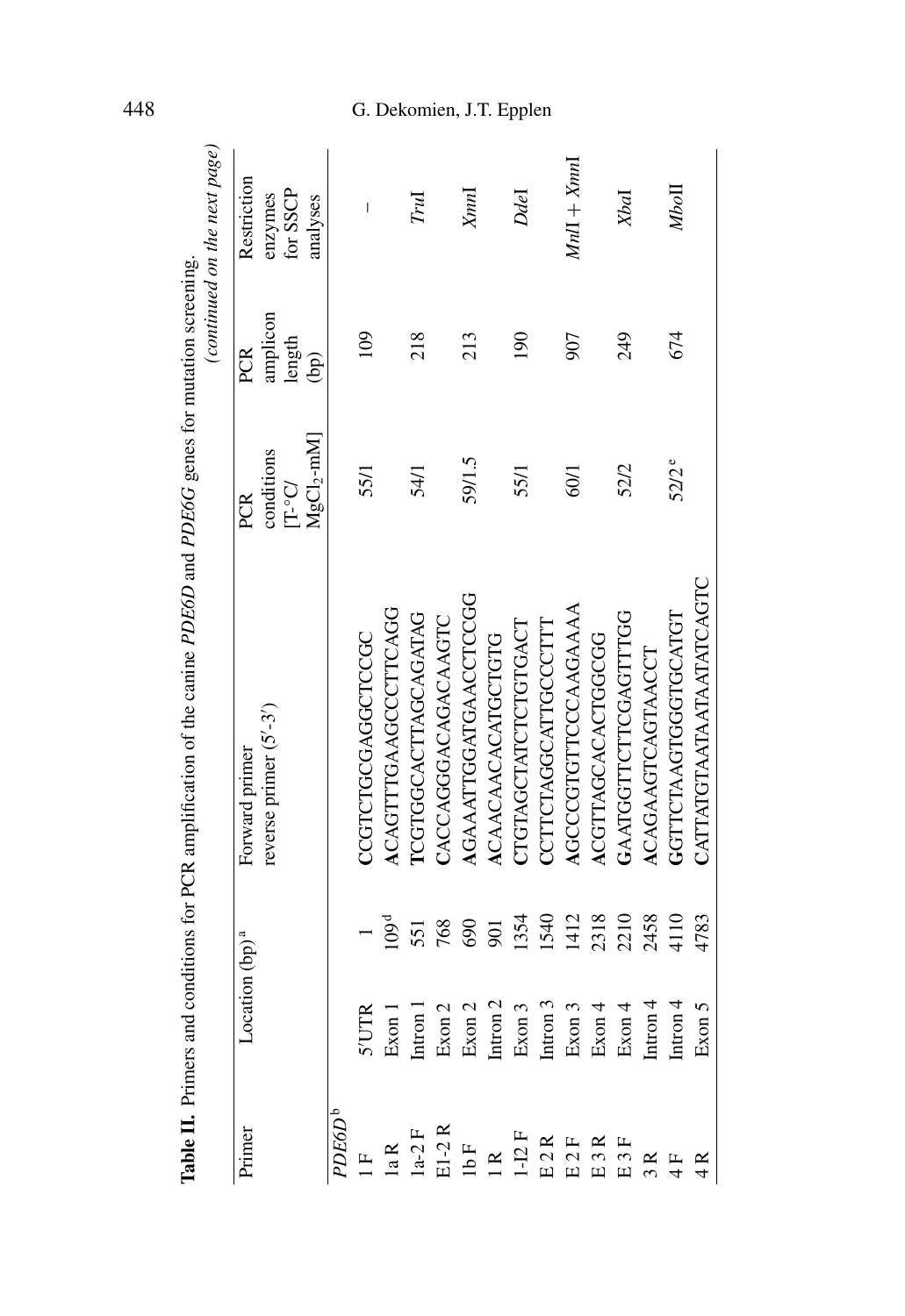| Primer        | Location (bp) <sup>a</sup> |      | Forward primer                                                                                                                                                     | PCR           | PCR      | Restriction                                                                                                                                                                                                                                                                                                                                                                      |
|---------------|----------------------------|------|--------------------------------------------------------------------------------------------------------------------------------------------------------------------|---------------|----------|----------------------------------------------------------------------------------------------------------------------------------------------------------------------------------------------------------------------------------------------------------------------------------------------------------------------------------------------------------------------------------|
|               |                            |      | reverse primer $(5' - 3')$                                                                                                                                         | conditions    | amplicon | enzymes                                                                                                                                                                                                                                                                                                                                                                          |
|               |                            |      |                                                                                                                                                                    | $D^{\circ}CD$ | length   | for SSCP                                                                                                                                                                                                                                                                                                                                                                         |
|               |                            |      |                                                                                                                                                                    | $MgCl2-mM$    | ම        | analyses                                                                                                                                                                                                                                                                                                                                                                         |
| PDE6G°        |                            |      |                                                                                                                                                                    |               |          |                                                                                                                                                                                                                                                                                                                                                                                  |
| <b>JTR-A1</b> | 色<br>$5'$ UT               |      | GAGCACACCGTGACCT                                                                                                                                                   | 57/0.5e       | 40       | AvaI                                                                                                                                                                                                                                                                                                                                                                             |
| <b>JTR-B1</b> | Intron 1                   | 440  | <b>CCGGCTGCTGGCCCT</b>                                                                                                                                             |               |          |                                                                                                                                                                                                                                                                                                                                                                                  |
| JTR-A2        | Intron 1                   | 496  | <b>ACCACCIGGIOGGGA</b>                                                                                                                                             | $57/1$ e      | 887      | $Pv$ l $\Pi$                                                                                                                                                                                                                                                                                                                                                                     |
| JTR-B2        | Intron                     | 1283 | CTGCAGGAGGOGGOG                                                                                                                                                    |               |          |                                                                                                                                                                                                                                                                                                                                                                                  |
| JTR-MA2       | Intron                     | 669  | <b>LURUGGULUGLUEG</b>                                                                                                                                              | 60/1.5        | 149      | $\begin{array}{c} \rule{0pt}{2.5ex} \rule{0pt}{2.5ex} \rule{0pt}{2.5ex} \rule{0pt}{2.5ex} \rule{0pt}{2.5ex} \rule{0pt}{2.5ex} \rule{0pt}{2.5ex} \rule{0pt}{2.5ex} \rule{0pt}{2.5ex} \rule{0pt}{2.5ex} \rule{0pt}{2.5ex} \rule{0pt}{2.5ex} \rule{0pt}{2.5ex} \rule{0pt}{2.5ex} \rule{0pt}{2.5ex} \rule{0pt}{2.5ex} \rule{0pt}{2.5ex} \rule{0pt}{2.5ex} \rule{0pt}{2.5ex} \rule{0$ |
| JTR-MB2       | Intron                     | 801  | ACCCTGCTCAAGGGCAA                                                                                                                                                  |               |          |                                                                                                                                                                                                                                                                                                                                                                                  |
| $I-2A$        | Intron                     | 1196 | <b>CTGCCTGACCAGGTGGA</b>                                                                                                                                           | 53/2          | 416      | HinfIMseI                                                                                                                                                                                                                                                                                                                                                                        |
| $I-2B$        | Intron <sub>2</sub>        | 1611 | CCAATTCGGTAGCC                                                                                                                                                     |               |          |                                                                                                                                                                                                                                                                                                                                                                                  |
| $I-3A$        | Intron <sub>2</sub>        | 1782 | CCTGTGTCCCGCATGCA                                                                                                                                                  | 58/1          | 153      | I                                                                                                                                                                                                                                                                                                                                                                                |
| $I-3B$        | Intron 3                   | 1934 | URGGGGGETURGGGGG                                                                                                                                                   |               |          |                                                                                                                                                                                                                                                                                                                                                                                  |
| $1-4A$        | Intron 3                   | 2181 | <b><i>CTCTGGCGTGACAACA</i></b>                                                                                                                                     | 58/1          | 205      | $\mathsf I$                                                                                                                                                                                                                                                                                                                                                                      |
| 14B           | 3'UTR                      | 2385 | GGCACCGGAGCAGGGA                                                                                                                                                   |               |          |                                                                                                                                                                                                                                                                                                                                                                                  |
| $E-2A$        | $\overline{2}$<br>Exon     | 1398 | <b>LICLOSCONS</b>                                                                                                                                                  | 58/2.5°       | 537      | $Ava\Pi$                                                                                                                                                                                                                                                                                                                                                                         |
| $I-3B$        | Intron 3                   | 1934 | CGGGGGGAGKAGGGGG                                                                                                                                                   |               |          |                                                                                                                                                                                                                                                                                                                                                                                  |
| $1-3A$        | Intron $2$                 | 1782 | CCTGTGCCCGCATGCA                                                                                                                                                   | 57/1.5        | 551      | BsiHKAI                                                                                                                                                                                                                                                                                                                                                                          |
| $E-4B$        | 色<br>$3'$ UT               | 2332 | <b>COODLOLOGYOLOGIE</b>                                                                                                                                            |               |          |                                                                                                                                                                                                                                                                                                                                                                                  |
|               |                            |      | <sup>a</sup> Nucleotide position to which the 5' end of the primer (bold face) hybridises; <sup>b</sup> PCR primer sequences selected from the canine <i>PDE6D</i> |               |          |                                                                                                                                                                                                                                                                                                                                                                                  |
|               |                            |      | gene (EMBL accession numbers AJ427395 and AJ427396); °PCR primers on the basis of the canine <i>PDE6G</i> gene ([35]; EMBL                                         |               |          |                                                                                                                                                                                                                                                                                                                                                                                  |
|               |                            |      | accessions number CF49360) for mutation analysis; <sup>d</sup> including the putative splice donor site; <sup>e</sup> addition of 5% formamide.                    |               |          |                                                                                                                                                                                                                                                                                                                                                                                  |

**Table II.** Continued.

Table II. Continued.

## Canine *PDE6D* and *PDE6G* genes in gPRA 449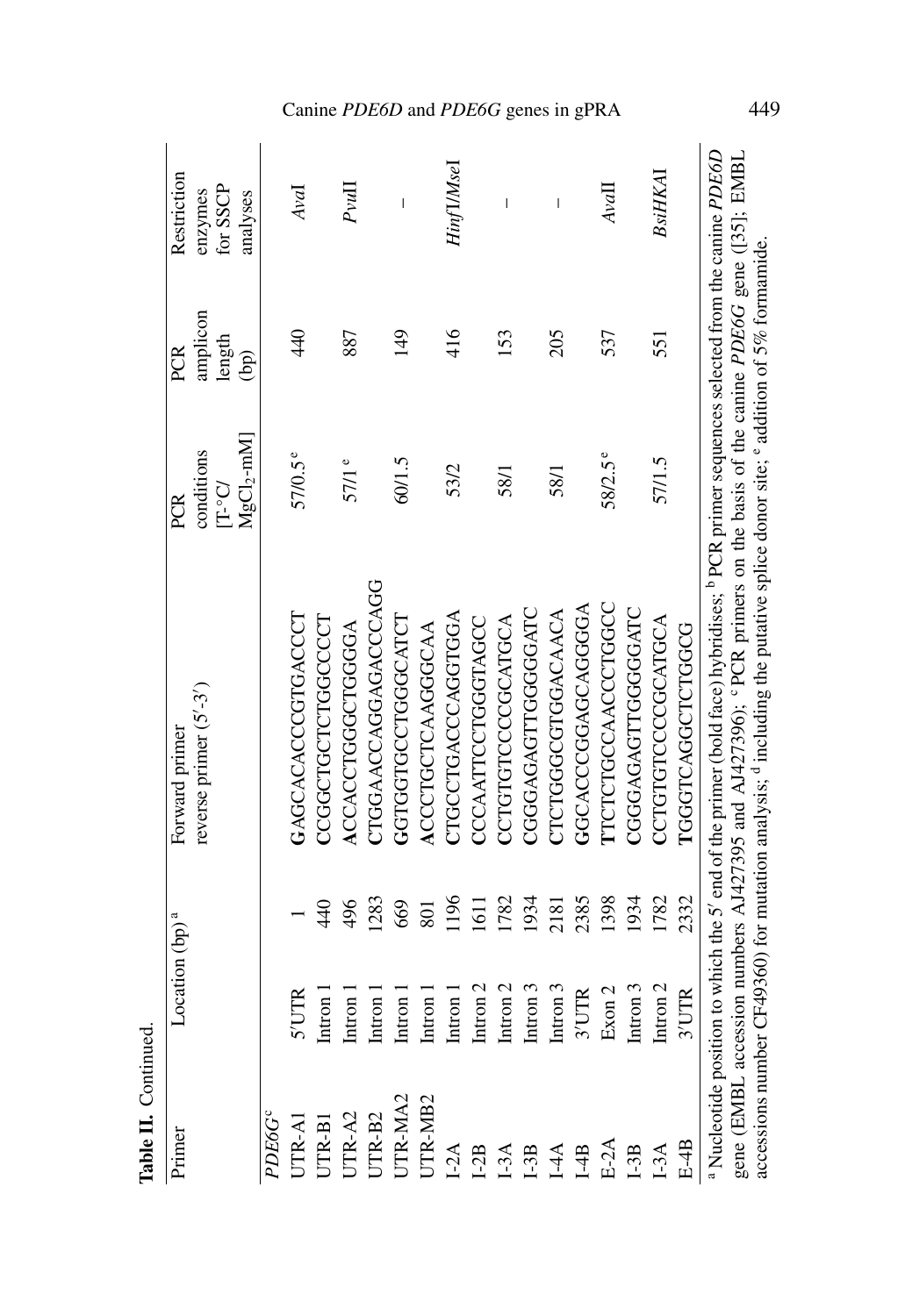For genomic mutation analysis the following PCR procedure was applied: an initial denaturation step (5 min at 95 °C), 10 initial cycles  $1 \degree$ C above the annealing temperature (see Tab. II), 22–25 cycles of 95 °C (30 s), annealing temperature (30 s), elongation at  $72 \degree C$  (30 s) and a final elongation step at  $72 °C$  (3 min).

## **2.3. Cloning and identification of exon/intron junctions of intron 1 of the** *PDE6D* **gene**

Parts of the *PDE6D* gene were cloned from a genomic canine λ-DNA library (λ FIX®II Library; host: *E. coli* XL1-Blu MRA (P2) Stratagene, La Jolla, CA, USA) according to the Stratagene standard protocol. Recombinant  $\lambda$  DNA was fixed to Hybond<sup>TM</sup>-N Nylon membranes (Amersham, Buckinghamshire, UK) and UV-crosslinked  $(1'$  70 mJ $\cdot$  cm<sup>-2</sup>). The library was screened using PCR amplificates from exon 2 corresponding to nucleotide positions 109–321 of the canine *PDE6D* gene (EMBL accession number AF113996). These probes were labelled using  $\lbrack \alpha^{32}P \rbrack$  dATP and the Megaprime Labelling System (Amersham, Buckinghamshire, UK). Hybridisations were performed as described [8] and hybridising clones were isolated and plaque purified [28]. Exon 1 of the *PDE6D* gene was not identified in the clones. To search for sequences of intron 1 of the *PDE6D* gene, the isolated λ clones were digested with *HindIII* and subcloned in pBluescript<sup>®</sup>II+ phagemid (Stratagene, La Jolla; [27]). Parts of the cloned intron 1 were amplified by PCR using the T7 primer (for the  $\lambda$  phage) and an exonic primer specific for exon 2 in order to characterize the intron-exon boundary of the *PDE6D* gene (EMBL accession number AJ427396). For annealing temperatures see Table II. Long-range PCR using the Elongase enzyme mix (GIBCO BRL, Karlsruhe, Germany) was performed from genomic DNA in order to identify the splice donor site of intron 1 according to the recommendations of the manufacturer. Sequencing reactions of 2–3 clones including exon 2, introns 1 and 2 were carried out by the dideoxy-chain termination method using the Big Dye Terminator (Perkin-Elmer, Norwalk, CT, USA) according to the manufacturer's instructions. All sequencing reactions were run on an automated DNA sequencer(Applied Biosystems 373 XL, Foster City, USA) and analysed using the corresponding software.

## **2.4. PCR-SSCP and DNA sequence analyses of the** *PDE6D* **and** *PDE6G* **genes**

Primers were created for mutation screening of intron 1 after DNA sequence analysis of the genomic *PDE6D* clones and genomic sequences of the *PDE6D* and *PDE6G* genes (CF49360; see Tab. II). SSCP samples were treated as described [10,11]. PCR products were digested dependent on the lengths of the fragments [17] with different restriction enzymes (see Tab. II). The sequence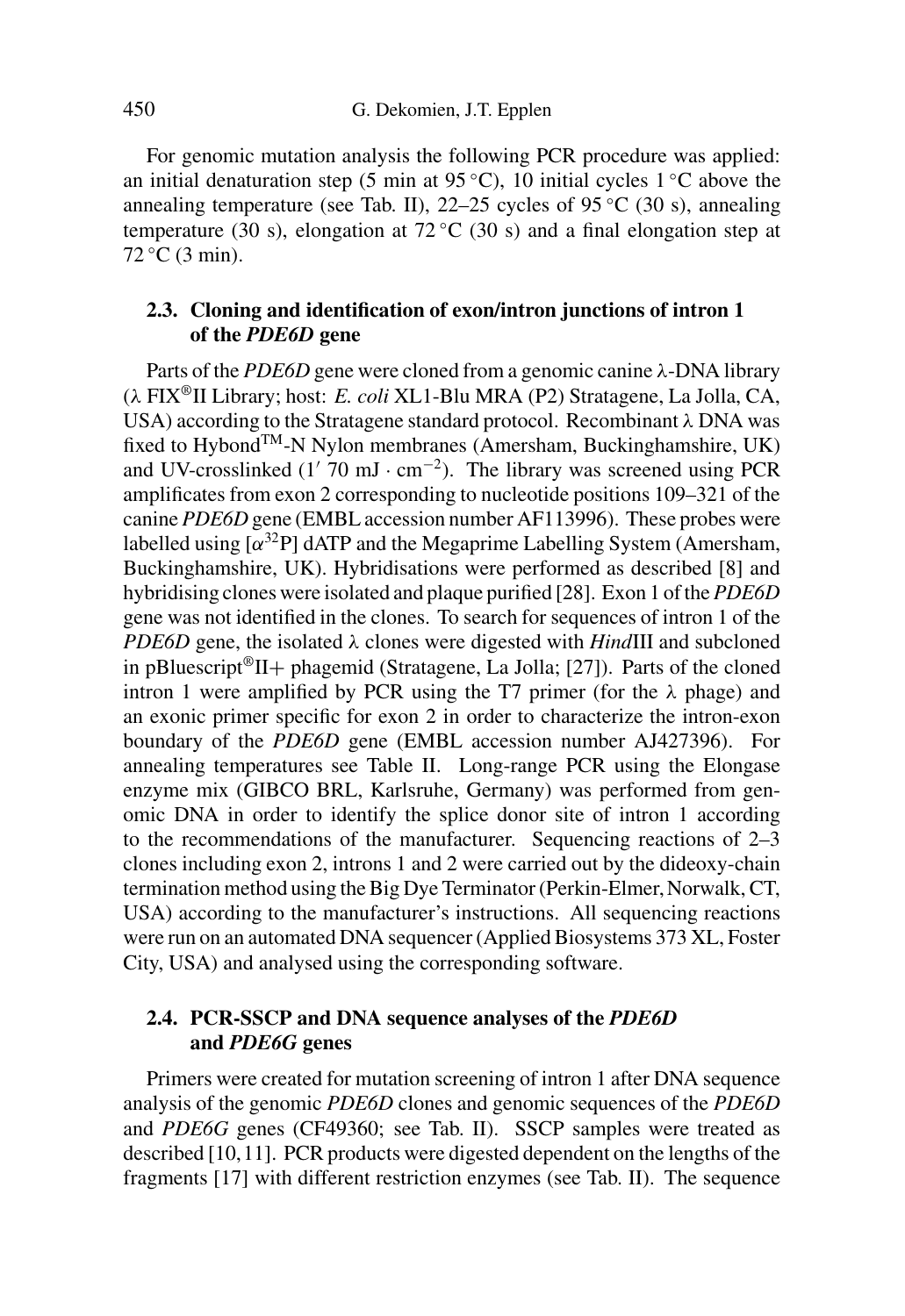variations in the *PDE6D* gene were investigated in intron 3 (with *Mnl*I; *Xma*I) and exon 5 (with *Hae*III) using restriction fragment length polymorphism (RFLP) analysis. Three  $\mu$ L of the PCR were denatured with 7  $\mu$ L of loading buffer (95% deionised formamide 10 mM NaOH, 20 mM EDTA, 0.06% (w/v) xylene cyanol, and 0.06% (w/v) bromophenol blue). The samples were heated to 95 °C for 5 min and snap cooled on ice. Three  $\mu$ L aliquots of the singlestranded fragments were separated through two sets of 6% polyacrylamide (acrylamide/bisacrylamide: 19/1) gels, one set containing 10% glycerol, and the other containing  $5\%$  glycerol and 1 M urea. The gels were run with  $1X$ TBE buffer at 50–55 W for 4–6 h at 4 ◦C. All gels were dried and subjected to autoradiography over night. All DNA samples with band shifts evidenced by SSCP electrophoresis were purified and cycle sequenced as described above.

## **3. RESULTS AND DISCUSSION**

## **3.1. Identification of intron 1 in the canine** *PDE6D* **gene**

It was demonstrated that the human *PDE6D* gene comprises five exons [21] *vs.* four exons in dogs [35]. Since the described "exon 1" of the *PDE6D* gene of dogs could not be amplified from genomic DNA, an additional intron was also assumed in dogs. Therefore, three genomic DNA clones with parts of the *PDE6D* gene were isolated from a λ-DNA library. Yet the 5' part of "exon 1" was always lacking in these clones. Comparisons with the recently published human genomic DNA (EMBL accession number AC073476) showed an intron 1 size of 41 877 base pairs (bp). Therefore, the canine intron 1 may well exceed clonable sizes in  $\lambda$ -phages. Also, the exact size of intron 1 could not be determined *via* long range PCR of genomic DNA. Parts of intron 1 were sequenced after subcloning of the inserts of the  $\lambda$ -phages and PCR (splice acceptor site intron1/exon2: atatttgatc**ag**AAATTGGATGAA).

## **3.2. Mutation analysis**

All coding exons of the *PDE6D* and *PDE6G* genes were investigated by PCR-SSCP analysis including splice donor and acceptor sites as well as adjacent intronic sequences except for 20 bp (primer sequence) of exon 1 and the splice donor site of intron 1 in the *PDE6D* gene. The DNA of 22 dog breeds including 114 gPRA-affected animals are covered in this study. For six of these breeds either the causative gPRA mutations (Irish Setter [31], and Sloughi [12]) or linked markers for the progressive rod cone degeneration (*prcd*) form of gPRA are already known (Australian Cattle Dog, English Cocker Spaniel, Labrador Retriever, Miniature Poodle; patented by OptiGen, USA). The *PDE6G* gene is located near the *prcd* region, but is excluded as a cause for RP 17 in man [4], the homologous gPRA form in these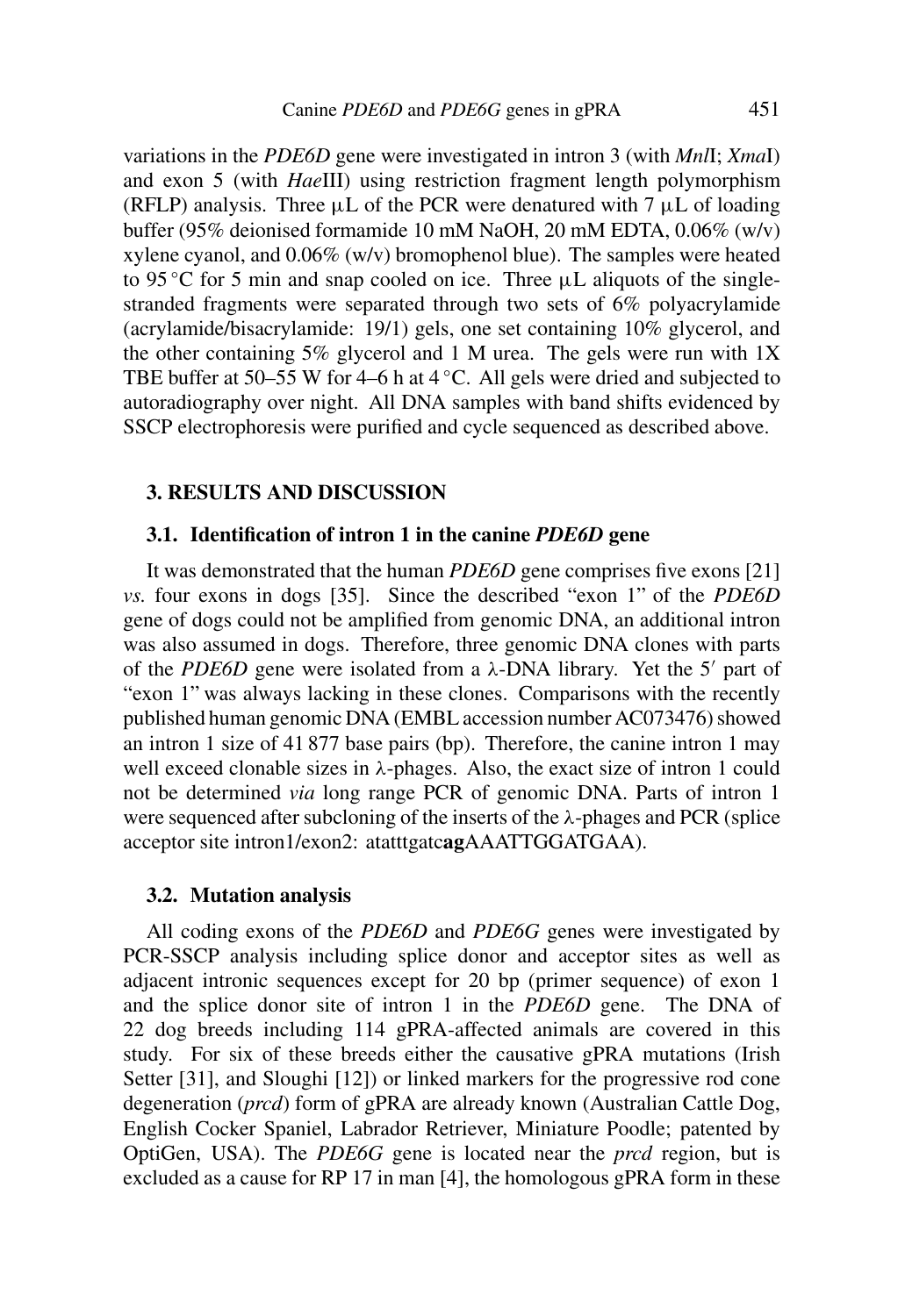breeds [1]. The other 16 dog breeds were included in the analysis, because all polymorphisms identified in these six breeds could then be excluded as a causative mutation for gPRA in the remaining breeds. A second gPRA form may exist in Irish Setters since one affected Setter showed late manifestation of gPRA symptoms without the typical *PDE6B* mutation. Because of similar phenotypic heterogeneity also in Miniature poodles, two forms of gPRA are possible (see http://www.optigen.com).

## **3.2.1.** *PDE6D* **gene**

In the coding region of the *PDE6D* gene, no polymorphisms were identified. To identify intragenic SNP markers for the exclusion of the *PDE6D* gene as a cause for gPRA, the 3' UTR and intron 3 were screened completely. Sequencing of the canine *PDE6D* gene revealed several differences to the published data [35]: in intron 3 five exchanges and in the 3'UTR a single sequence variation were identified in all genomic DNA. Furthermore SNP were observed in intron 2 (874A  $\rightarrow$  T), 3 (1808A  $\rightarrow$  G; 2166T  $\rightarrow$  A) and the untranslated exon 5 (4439C  $\rightarrow$  T; 4483T  $\rightarrow$  C; 4664C  $\rightarrow$  T) of different dog breeds in the *PDE6D* gene (Tab. III).

| Gene               | Location        | Sequence<br>variation | Amino<br>acid | Breed(s) <sup>a</sup>   |
|--------------------|-----------------|-----------------------|---------------|-------------------------|
|                    |                 |                       | exchange      |                         |
| PDE6D <sup>b</sup> | Intron 2        | $847A \rightarrow T$  |               | LR, NF                  |
| PDE6D              | Intron 3        | $1808A \rightarrow G$ |               | Bo, BMD, Co, EC, LR,    |
|                    |                 |                       |               | MP, NF, Ro, Sa, SD      |
|                    |                 | $2166T \rightarrow A$ |               | BMD, EC, LR, Ro         |
| PDE6D              | $3'$ UTR Exon 5 | $4439C \rightarrow T$ |               | <b>SD</b>               |
|                    |                 | $4483T \rightarrow C$ |               | AC, BMD, Co, ECS,       |
|                    |                 |                       |               | EC, LR, MP, Ro, Sl      |
|                    |                 | $4664C \rightarrow T$ |               | AC, D, Co, ECS, EC,     |
|                    |                 |                       |               | IRS, LR, MP, Ro, SD, Sl |
| PDE6G <sup>c</sup> | Intron 1        | $744G \rightarrow A$  |               | AC, BMD, Co, D, ECS,    |
|                    |                 |                       |               | EC, GR, IRS, LR, MP,    |
|                    |                 |                       |               | Ro, Sa, ScT, SD, TT     |
| PDE6G              | Intron 2        | $1662C \rightarrow T$ |               | ECS, EC, LR, Sa, SD     |
|                    |                 | $1694G \rightarrow A$ |               | ECS, EC, LR, Sa, SD     |
| <i>PDE6G</i>       | Exon 4          | $2285G \rightarrow A$ | (L78L)        | $(LR)^*$                |

**Table III.** *PDE6D* and *PDE6G* sequence variations and heterozygous patterns in gPRA-affected dogs.

<sup>a</sup> For abbreviations see Table I; <sup>b</sup> position of SNP of the *PDE6D* gene refer to EMBL accession number AJ427396;  $\circ$  SNP of the *PDE6G* gene refer to EMBL accession number CF49360; \* heterozygous sequence variation in healthy Labrador Retrievers.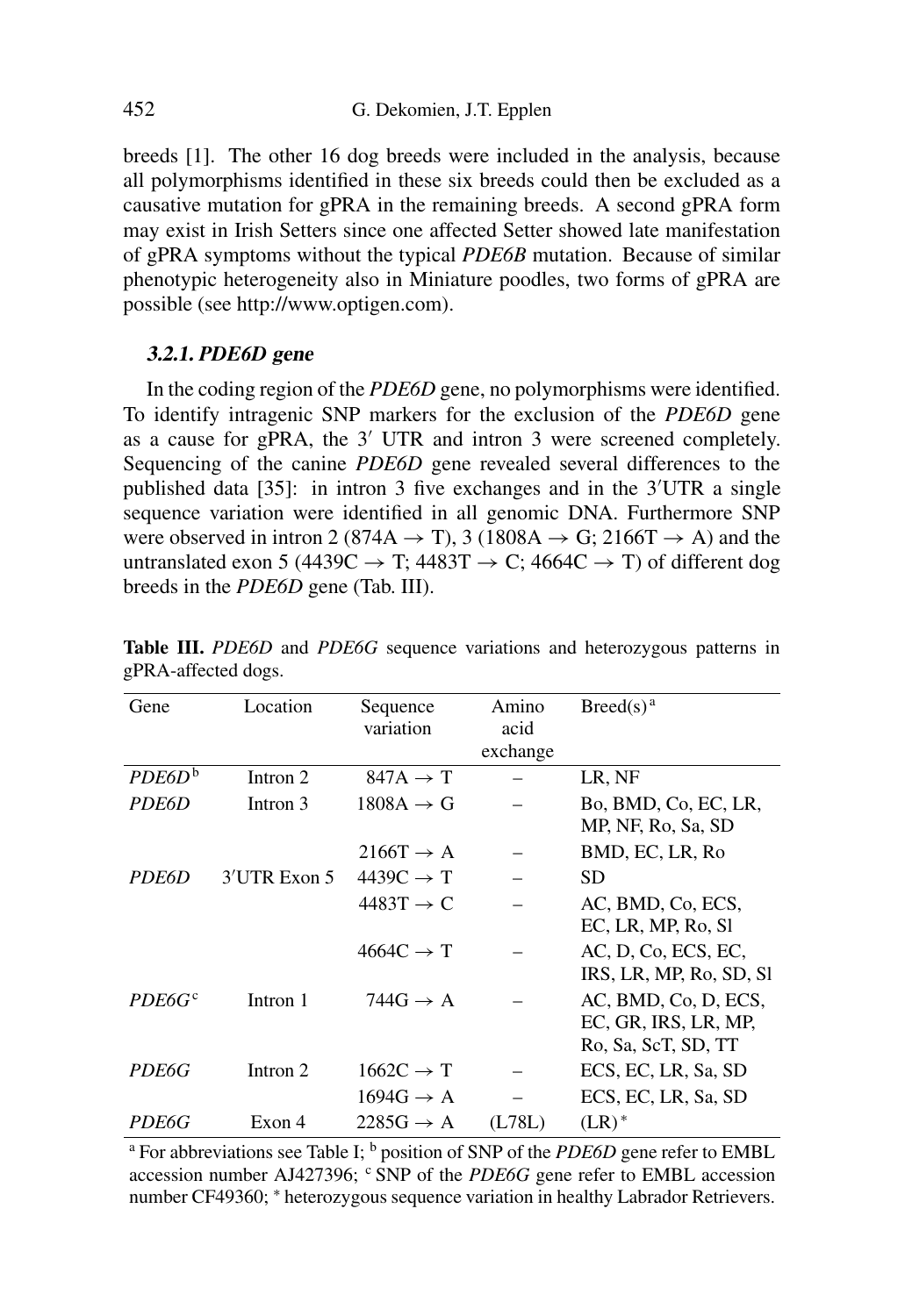#### **3.2.2.** *PDE6G* **gene**

In the coding region of the *PDE6G* gene (exon 4) a "silent" sequence variation was identified at position 2285 (G  $\rightarrow$  A) in healthy Labrador retrievers. The additional PCR-SSCP analysis of the complete 5'UTR, parts of the 3'UTR and the two introns revealed informative SNP in intron 1, (position 744,  $G \rightarrow A$ ) and in intron 2 (position 1662;  $C \rightarrow T$ ; position 1694,  $G \rightarrow A$ ; see Tab. III).

## **3.3. Exclusion of** *PDE6D* **and** *PDE6G* **genes for ar transmitted gPRA**

The identified intronic SNP were found in the heterozygous and homozygous states in gPRA affected and unaffected dogs of different breeds (see Tab. III). The breeding history, small population sizes and gPRA abundance in the investigated breeds point together to a few meiotic events in which intragenic recombinations could have occurred between any unidentified mutation in the *PDE6* loci and the SNP investigated here. Although the complete promoters and all introns of the *PDE6D* and *PDE6G* genes could not be included in the SSCP analyses, the observed sequence variations can be used as intragenic markers for excluding the *PDE6D* and *PDE6G* genes as causing the ar transmitted eye disease. gPRA is most commonly inherited as an ar transmitted trait although in two dog breeds it is sex linked (Samojed and Siberian Husky [2]) and in one there is autosomal dominant (Mastiff) inheritance [18]. By assuming arinheritance, we excluded *PDE6D* as a candidate gene for gPRA *via* intragenic SNP in 15 breeds: Australian Cattle Dog, Bernese Mountain Dog, Bolognese, Collie, Entlebuch Cattledog, Dachshund, English Cocker Spaniel, Irish Setter, Labrador Retriever, Miniature Poodle, Newfoundland, Rottweiler, Saarloos Wolfdog, Schapendoes and Sloughi. Similarly, in 15 breeds the *PDE6G* gene was excluded for the assumed ar gPRA in the Australian Cattle Dog, Bernese Mountain Dog, Collie, Dachshund, English Cocker Spaniel, Entlebuch Cattledog, Golden Retriever, Irish Setter, Labrador Retriever, Miniature Poodle, Rottweiler, Saarloos Wolfdog, Scottish Terrier, Schapendoes and Tibetan Terrier. Some dog breeds are only represented by one gPRA affected individual (Tab. I). For these breeds the exclusion of the *PDE6D* and *PDE6G* genes is not definitive, since the possibility of false clinical diagnosis is not ruled out completely. Fortunately, the identified SNP in the *PDE6D* and *PDE6G* genes occurred in several breeds. Therefore, it is possible to use these markers in further studies [33].

## **ACKNOWLEDGEMENTS**

We thank Bodo Janke for the laboratory work, the dog owners for blood samples, the veterinarians of the Dortmunder Ophthalmologenkreis (DOK) for the ophthalmologic investigations of the dogs and for the support of different breed clubs. These studies were supported by the Gesellschaft für kynologische Forschung (GKF; Bonn, Germany).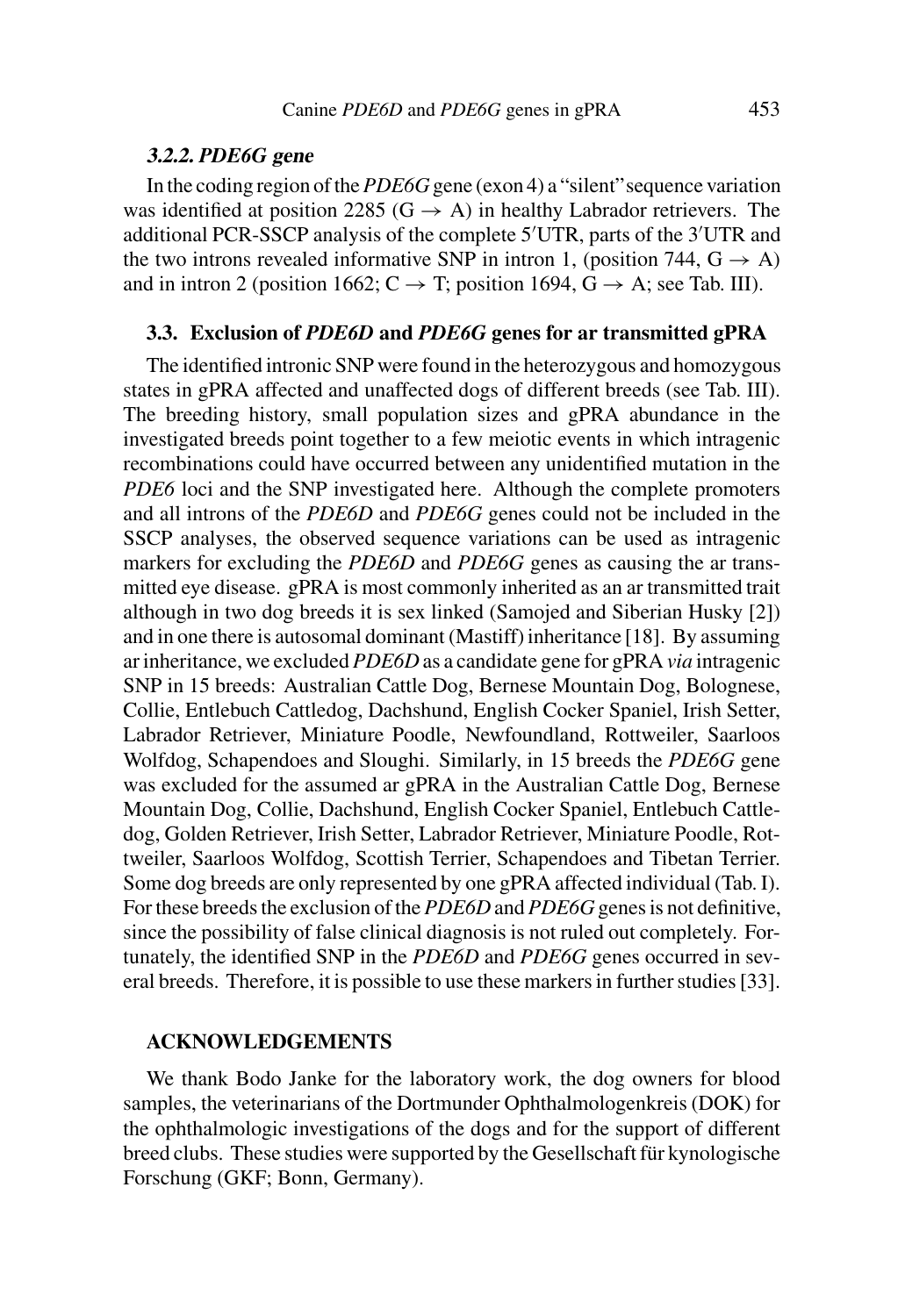#### **REFERENCES**

- [1] Acland G.M., Ray K., Mellersh C.S., Gu W., Langston A.A., Rine J., Ostrander E.A., Aguirre G.D., Linkage analysis and comparative mapping of canine progressive rod-cone degeneration (prcd) establishes potential locus homology with retinitis pigmentosa (RP17) in humans, Proc. Natl. Acad. Sci. USA 95 (1998) 3048–3053.
- [2] Aguirre G., Genes and diseases in man and models, Prog. Brain Res. 131 (2001) 663–678.
- [3] Baehr W., Devlin M.J., Applebury M.L., Isolation and characterization of bovine photoreceptor cGMP phosphodiesterase, J. Biol. Chem. 254 (1979) 11669– 11677.
- [4] Bardien-Kruger S., Greenberg J., Tubb B., Bryan J., Queimado L., Lovett M., Ramesar RS., Refinement of the RP17 locus for autosomal dominant retinitis pigmentosa, construction of a YAC contig and investigation of the candidate gene retinal fascin, Eur. J. Hum. Gene. 7 (1999) 332–338.
- [5] Bowes C., Li T., Danciger M., Retinal degeneration in the rd mouse is caused by a defect in the β subunit of rod *cGMP-phosphodiesterase*, Nature 347 (1990) 677–680.
- [6] Bowes C., Li T., Frankel W.N., Danciger M., Coffin J.M., Applebury M.L., Farber D.B., Localization of a retroviral element within the *rd* gene coding for the β subunit of cGMP-phosphodiesterase, Proc. Natl. Acad. Sci. USA 90 (1993) 2955–2959.
- [7] Breen M., Jouquand S., Renier C., Mellersh C.S., Hitte C., Holmes N.G., Cheron A., Suter N., Vignaux F., Bristow A.E., Priat C., McCann E., André C., Boundy S., Gitsham P., Thomas R., Bridge W., Spriggs H.F., Ryder E.J., Curson A., Sampson J., Ostrander E.A., Binns M., Galibert F., Chromosome-specific single locus FISH probes allow anchorage of a 1,800 marker integrated radiationhybrid/linkage map of the domestic dog genome to all chromosomes, Genome Res. 11 (2001) 1784–1795.
- [8] Church G.M., Gilbert W., Genomic sequencing, Proc. Natl. Acad. Sci. USA 81 (1984) 1991–1995.
- [9] Clements P.J.M., Sargan D.R., Gould S.M., Petersen-Jones S.M., Recent advances in understanding the spectrum of canine generalised progressive retinal atrophy, J. Small Anim. Pract. 37 (1996) 155–162.
- [10] Dekomien G., Klein W., Epplen J.T., Polymorphisms in the canine rod transducin gene and exclusion as cause for generalised progressive retinal atrophy (gPRA), J. Exp. Anim. Sci. 39 (1998) 86–90.
- [11] Dekomien G., Epplen J.T., Exclusion of the *PDE6A* gene for generalised progressive retinal atrophy in 11 breeds of dogs, Anim. Genet. 31 (2000) 135–139.
- [12] Dekomien G., Runte M., Gödde R., Epplen J.T., Generalised progressive retinal atrophy of Sloughi dogs is due to an 8-bp insertion in exon 21 of the *PDE6B* gene, Cytogenet. Cell Genet. 90 (2000) 261–267.
- [13] Deterre P., Bigay J., Forquet F., Robert M., Chabre M., cGMP phosphodiesterase of retinal rodsisregulated by two inhibitory subunits, Proc. Natl. Acad. Sci. USA 85 (1988) 2424–2428.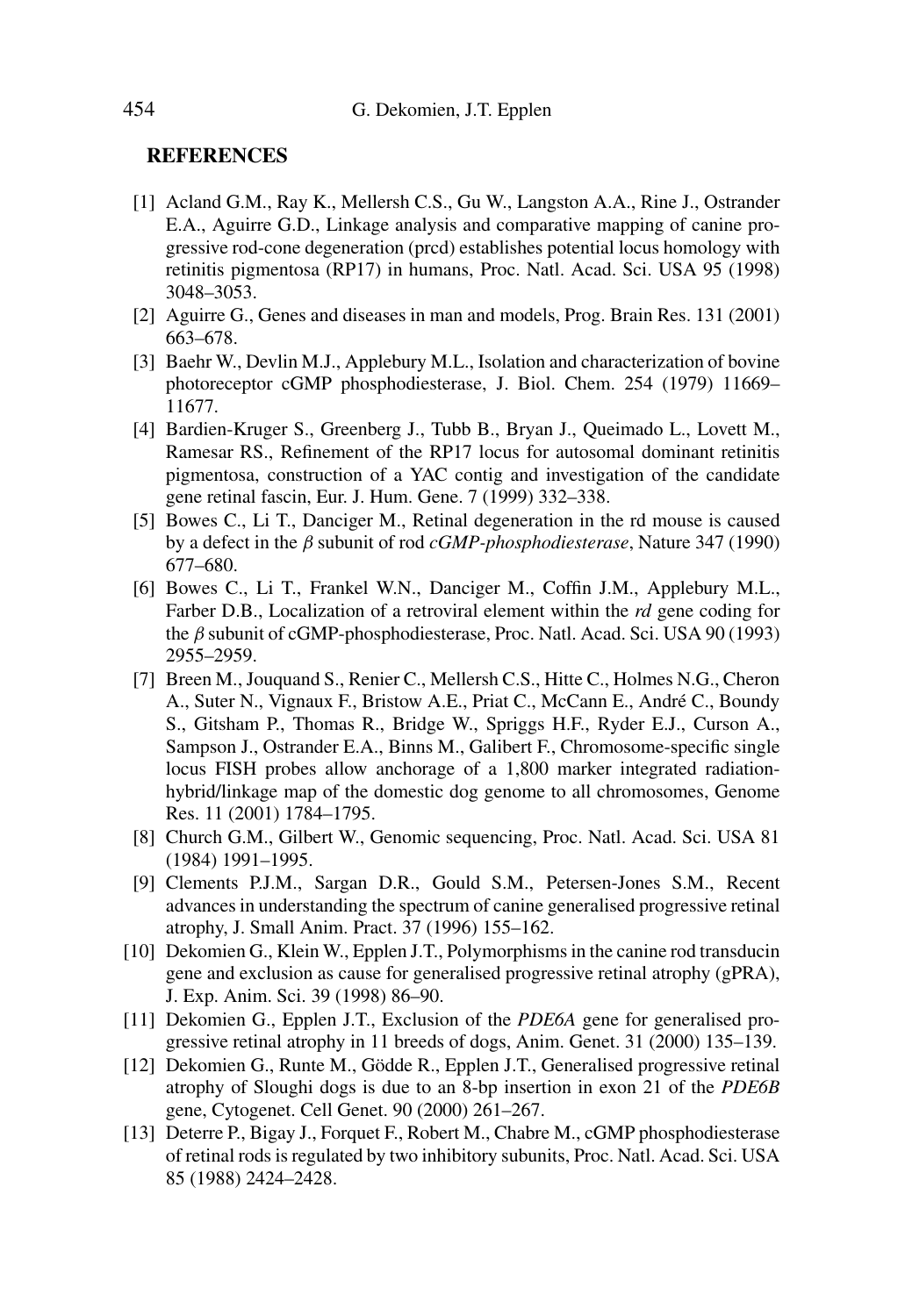- [14] Ershova G., Derre J., Chetelin S., Nancy V., Berger R., Kaplan J., Munnich A., de Gunzburg J., cDNA sequence, genomic organization and mapping of *PDE6D*, the human gene encoding the delta subunit of the cGMP phosphodiesterase of retinal rod cells to chromosome 2q36, Cytogenet. Cell Genet. 79 (1997) 139-141.
- [15] Florio S.K., Prusti R.K., Beavo J.A., Solubilization of membran-bound rod phosphodiesterase by the rod phosphodiesterase recombinant delta subunit, J. Biol. Chem. 271 (1996) 24036–24047.
- [16] Huang S.H., Pittler S.J., Huang X., Oliveira L., Berson E.L., Dryja T.P., Autosomal recessive retinitis pigmentosa caused by mutations in the alpha subunit of rod cGMP phosphodiesterase, Nat. Genet. 11 (1995) 468–471.
- [17] Jäckel S., Epplen J.T., Kauth M., Miterski B., Tschentscher F., Epplen C., PCR-SSCP or how to detect reliably and efficiently each sequence variation in many samples and many genes, Electrophoresis 19 (1998) 3055–3061.
- [18] KijasJ.W., Cideciyan A.V., Aleman T.S., Pianta M.J., Pearce-Kelling S.E., Miller B.J., Jacobson S.G., Aguirre G.D., Acland G.M., Naturally occurring rhodopsin mutation in the dog causes retinal dysfunction and degeneration mimicking human dominant retinitis pigmentosa, Proc. Natl. Acad. Sci. USA 99 (2002) 6328–6333.
- [19] Laratta L.J., Sims M.H., Brooks D.E., Progressive retinal degeneration in the Australian cattle dog, Proc. Am. Coll. Vet. Ophthal. 19 (1988) 9.
- [20] Li N., Florio S.K., Pettenati M.J., Characterization of human and mouse rod cGMP-phosphodiesterase delta subunit (*PDE6D*) and chromosomal localization of the human gene, Genomics 49 (1998) 76–82.
- [21] Lorenz B., Migliaccio C., Lichtner P., Meyer C., Strom T.M., D'Urso M., Becker J., Ciccodicola A., Meitinger T., Cloning and gene structure of the rod cGMP phosphodiesterase delta subunit gene (PDED) in man and mouse, Europ. J. Hum. Genet. 6 (1998) 283–290.
- [22] McLaughlin M.E., Ehrhard T.L., Berson E.L., Dryja T.P., Recessive mutations in the gene encoding the beta-subunit of rod phosphodiesterase in patients with retinitis pigmentosa, Nature Genet. 4 (1993) 130–134.
- [23] Miller S.A., Dykes D.D., Polesky H.F., A simple salting out procedure for extracting DNA from human nucleated cells, Nucleic Acids. Res. 16 (1988) 1215.
- [24] Petersen-Jones S.M., A Review of research to elucidate the cause of the generalized progressive retinal atrophies, Vet. J. 155 (1998) 5–18.
- [25] Petersen-Jones S.M., Entz D.D., Sargan D.R., *cGMP phosphodiesterase*-α mutation causes progressive retinal atrophy in the cardigan welsh corgi dog, Invest. Ophthalmol. Vis. Sci. 40 (1999) 1637–1644.
- [26] Pittler S.J., Baehr W., Identification of a nonsense mutation in the rod photoreceptor cGMP phosphodiesterase  $β$  subunit gene of the rd mouse, Proc. Natl. Acad. Sci. USA 90 (1991) 8322–8326.
- [27] Runte M., Dekomien G., Epplen J.T., Evaluation of RDS/Peripherin and ROM1 as candidate genes in generalised progressive retinal atrophy and exclusion of digenic inheritance, Anim. Genet. 31 (2000) 223–227.
- [28] Sambrook J., Fritsch E.F., Maniatis T., Molecular cloning: A laboratory Manual, 2nd edn., Cold Spring Harbor, NY: Cold Spring Harbor Laboratory Press, 1989.